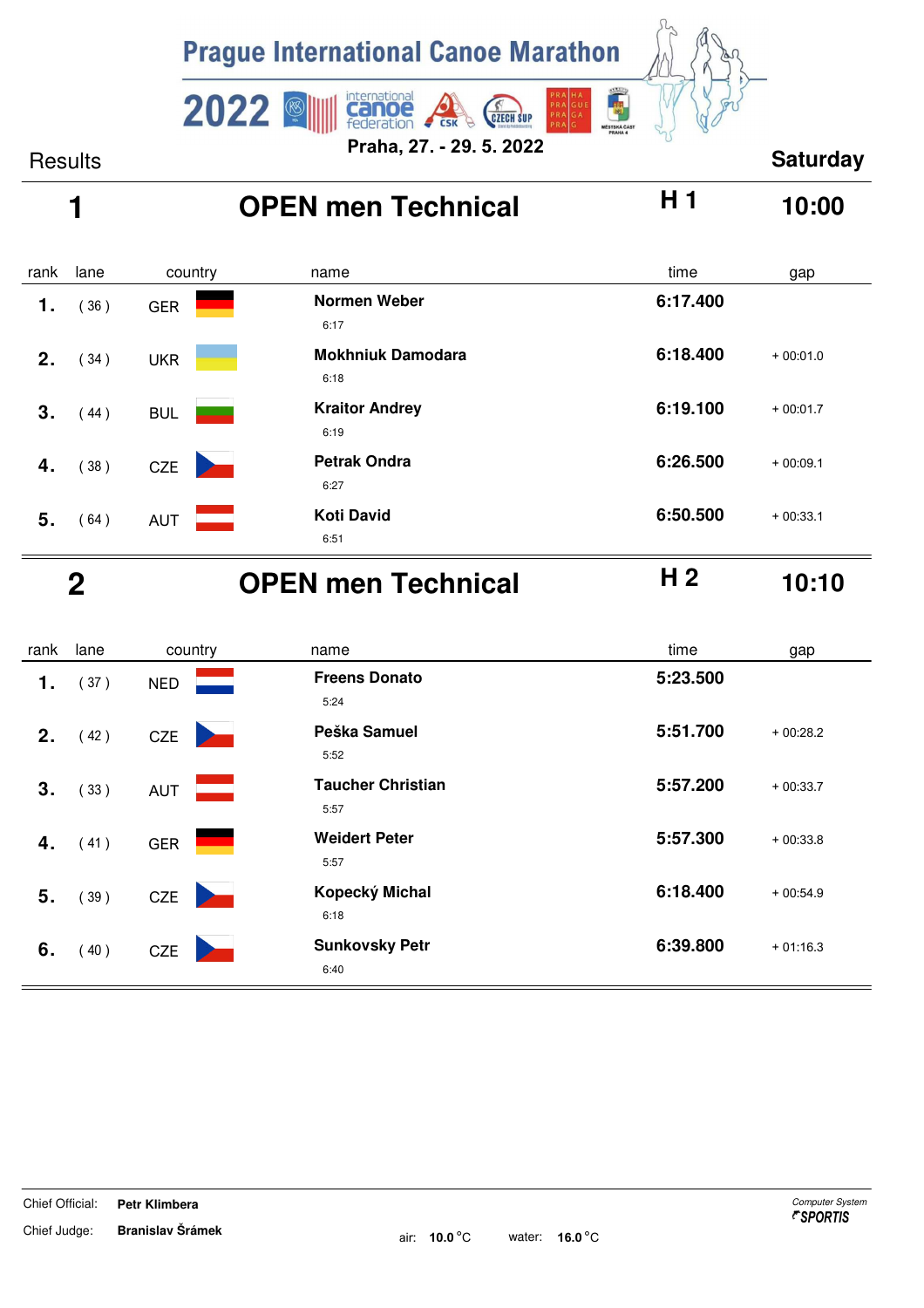

### **3 Juniors 18- men Technical FJ 1 10:20**

| rank | lane | country    | name                            | time     | gap        |
|------|------|------------|---------------------------------|----------|------------|
| 1.   | (49) | CZE        | Seidenglanz Vojtěch<br>5:46     | 5:45.900 |            |
| 2.   | (50) | <b>CZE</b> | <b>Rohlena Petr</b><br>5:54     | 5:54.000 | $+00:08.1$ |
| 3.   | (52) | <b>GER</b> | <b>Habiger Rapheal</b><br>6:11  | 6:11.200 | $+00:25.3$ |
| 4.   | (47) | <b>GER</b> | <b>Carstens Kai</b><br>6:21     | 6:20.600 | $+00:34.7$ |
| 5.   | (45) | <b>GER</b> | <b>Fahlbusch Cedric</b><br>6:25 | 6:24.500 | $+00:38.6$ |
| 6.   | (46) | <b>GER</b> | <b>Schneider Hauke</b><br>6:38  | 6:38.300 | $+00:52.4$ |
| 7.   | (51) | <b>GER</b> | <b>Fichtner Leon</b><br>7:06    | 7:06.200 | $+01:20.3$ |

 **4 Juniors 18- womenTechnical FJ 1 10:30**

| rank | lane | country    | name                          | time    | gap        |
|------|------|------------|-------------------------------|---------|------------|
| 1.   | 6)   | <b>GER</b> | Langbein Skadi<br>6:34        | 06:34.4 |            |
| 2.   | 9)   | <b>GER</b> | Karst Josephina-Marie<br>7:07 | 07:07.3 | $+00:32.9$ |
| 3.   | (8)  | <b>CZE</b> | Hyková Anna<br>7:13           | 07:12.7 | $+00:38.3$ |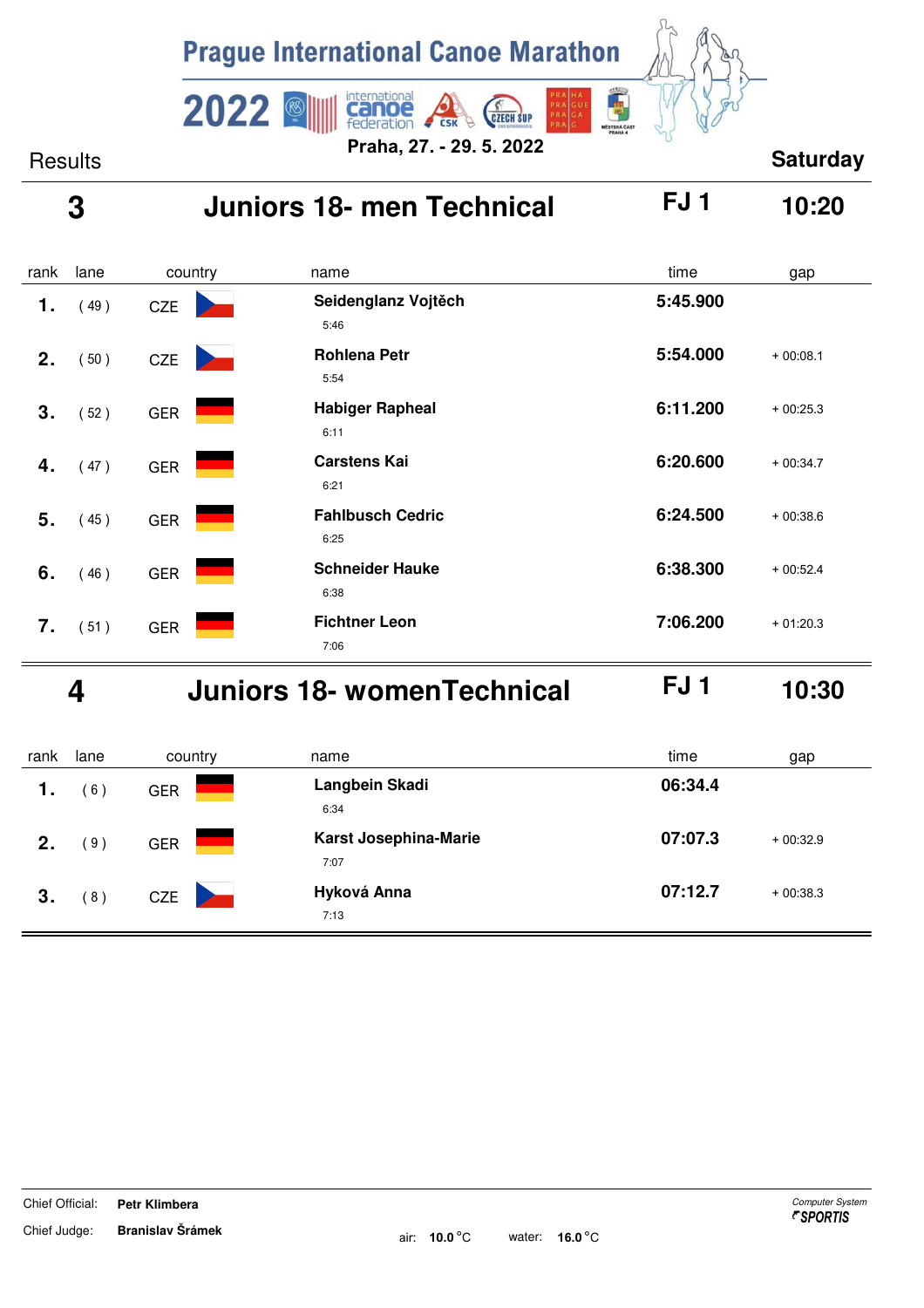

| rank        | lane | country    | name                              |   | time     | gap        |
|-------------|------|------------|-----------------------------------|---|----------|------------|
|             | (11) | <b>GER</b> | <b>Eder-meyer Susanne</b><br>6:36 | A | 6:35.900 |            |
| $\mathbf 2$ | 12)  | <b>GER</b> | Kämmerer Andrea<br>6:52           | A | 6:52.000 | $+00:16.1$ |
| 3.          | (13) | <b>CZE</b> | Dvořáková Michaela<br>7:53        | A | 7:52.900 | $+01:17.0$ |

# **6 Masters men Technical FJ 1 10:40**

| rank | lane | country                                       | name                            |         | time     | gap        |
|------|------|-----------------------------------------------|---------------------------------|---------|----------|------------|
| 1.   | (56) | <b>GER</b>                                    | <b>Teichmann Martin</b><br>5:41 | A       | 5:40.600 |            |
| 2.   | (53) | <b>CZE</b>                                    | Sramek Jan<br>5:57              | A       | 5:57.400 | $+00:16.8$ |
| 3.   | (66) | CZE<br><b>The Common Service</b>              | <b>Klepac Roman</b><br>6:02     | A       | 6:02.100 | $+00:21.5$ |
| 4.   | (65) | <b>CZE</b><br><b>Contract Contract Street</b> | Koblasa David<br>6:09           | A       | 6:08.600 | $+00:28.0$ |
| 5.   | (57) | <b>GER</b>                                    | Kämmerer Andreas<br>6:29        | $\sf B$ | 6:29.200 | $+00:48.6$ |
| 6.   | (60) | <b>CZE</b>                                    | <b>Brandtner Michal</b><br>6:39 | B       | 6:38.600 | $+00:58.0$ |
| 7.   | (59) | <b>FRA</b>                                    | <b>Hourdeau Vincent</b><br>7:23 | $\sf B$ | 7:23.300 | $+01:42.7$ |
| 8.   | (67) | CZE                                           | <b>Dlask Michal</b><br>7:51     | A       | 7:50.500 | $+02:09.9$ |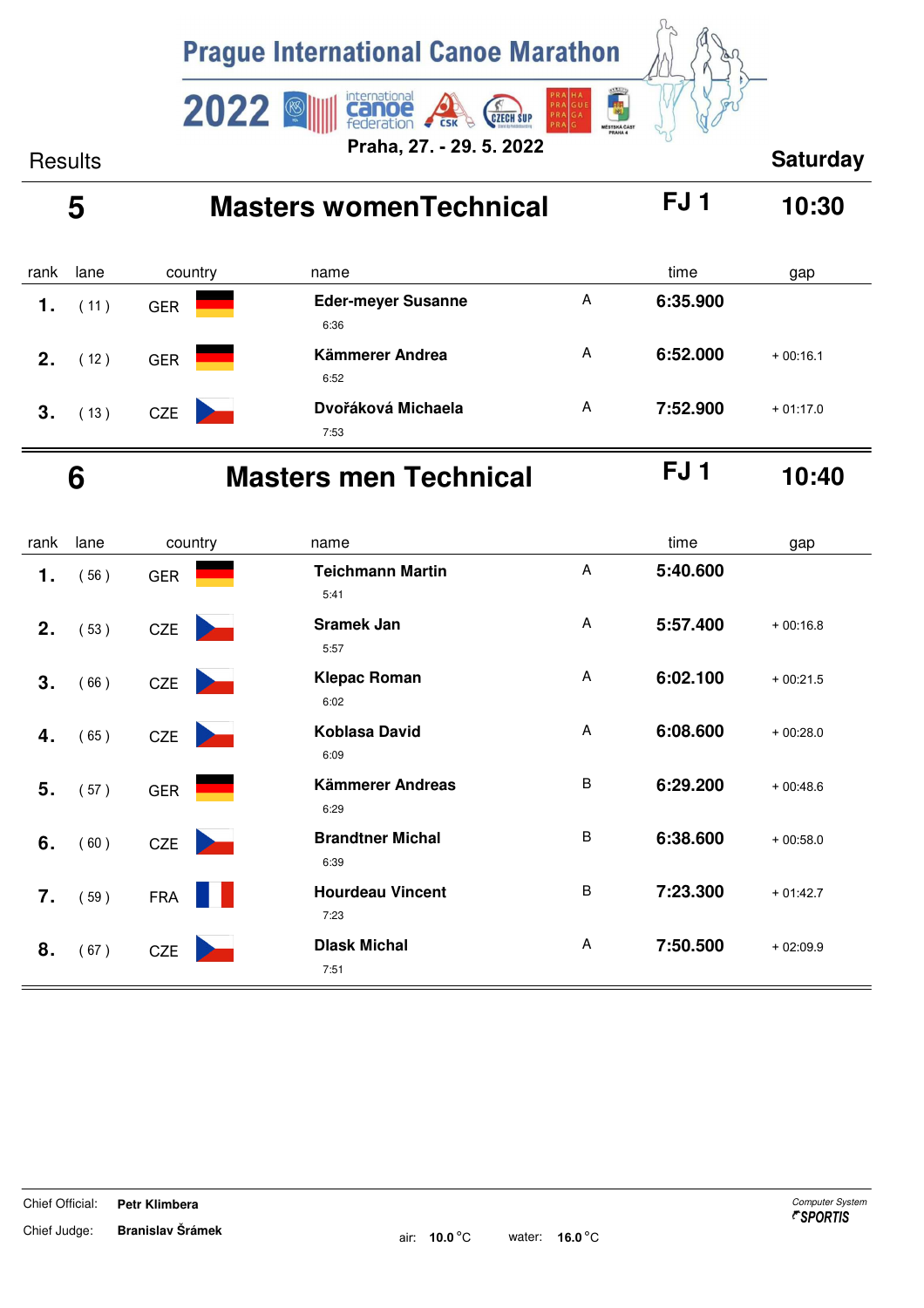![](_page_3_Picture_0.jpeg)

| rank | lane | country    | name                       | time<br>gap            |
|------|------|------------|----------------------------|------------------------|
| 1.   | 4)   | <b>CZE</b> | Dundova Iva<br>6:46        | 6:46.400               |
| 2.   | (1)  | <b>GER</b> | <b>Ecker Tanja</b><br>7:01 | 7:00.900<br>$+00:14.5$ |
| 3.   | (3)  | <b>HUN</b> | Slekta Réka<br>8:09        | 8:08.700<br>$+01:22.3$ |

# **8 OPEN men Technical SF 1 11:00**

rank lane name country time gap  **1.** (44) **BUL <b>COLL Reserves Kraitor Andrey 1.** (44) **05:34.7 2.** (33) AUT **Taucher Christian 12. 05:55.1** + 00:20.4  **3.** ( 38 ) **CZE 2. Petrak Ondra CZE <b>05:59.8** + 00:25.1  **4.** ( 39 ) **CZE 1. Kopecký Michal 1. 06:09.7** + 00:35.0 **5.** (64) AUT **Koti David 19. 106:29.7** + 00:55.0 **6.** (40) CZE **21 Sunkovsky Petr 06:35.0** + 01:00.3

 **9 Juniors 18- men Technical FJ 2 11:10**

| rank | lane | country    | name                    | time     | gap        |
|------|------|------------|-------------------------|----------|------------|
| 1.   | 49)  | <b>CZE</b> | Seidenglanz Vojtěch     | 5:33.900 |            |
| 2.   | 50)  | <b>CZE</b> | <b>Rohlena Petr</b>     | 5:46.000 | $+00:12.1$ |
| 3.   | 52)  | <b>GER</b> | <b>Habiger Rapheal</b>  | 6:09.300 | $+00:35.4$ |
| 4.   | 45)  | <b>GER</b> | <b>Fahlbusch Cedric</b> | 6:15.100 | $+00:41.2$ |
| 5.   | 47)  | <b>GER</b> | <b>Carstens Kai</b>     | 6:20.600 | $+00:46.7$ |
| 6.   | 46)  | <b>GER</b> | <b>Schneider Hauke</b>  | 6:27.400 | $+00:53.5$ |
| 7.   | 51)  | <b>GER</b> | <b>Fichtner Leon</b>    | 6:56.500 | $+01:22.6$ |

Chief Official: **Petr Klimbera** Computer System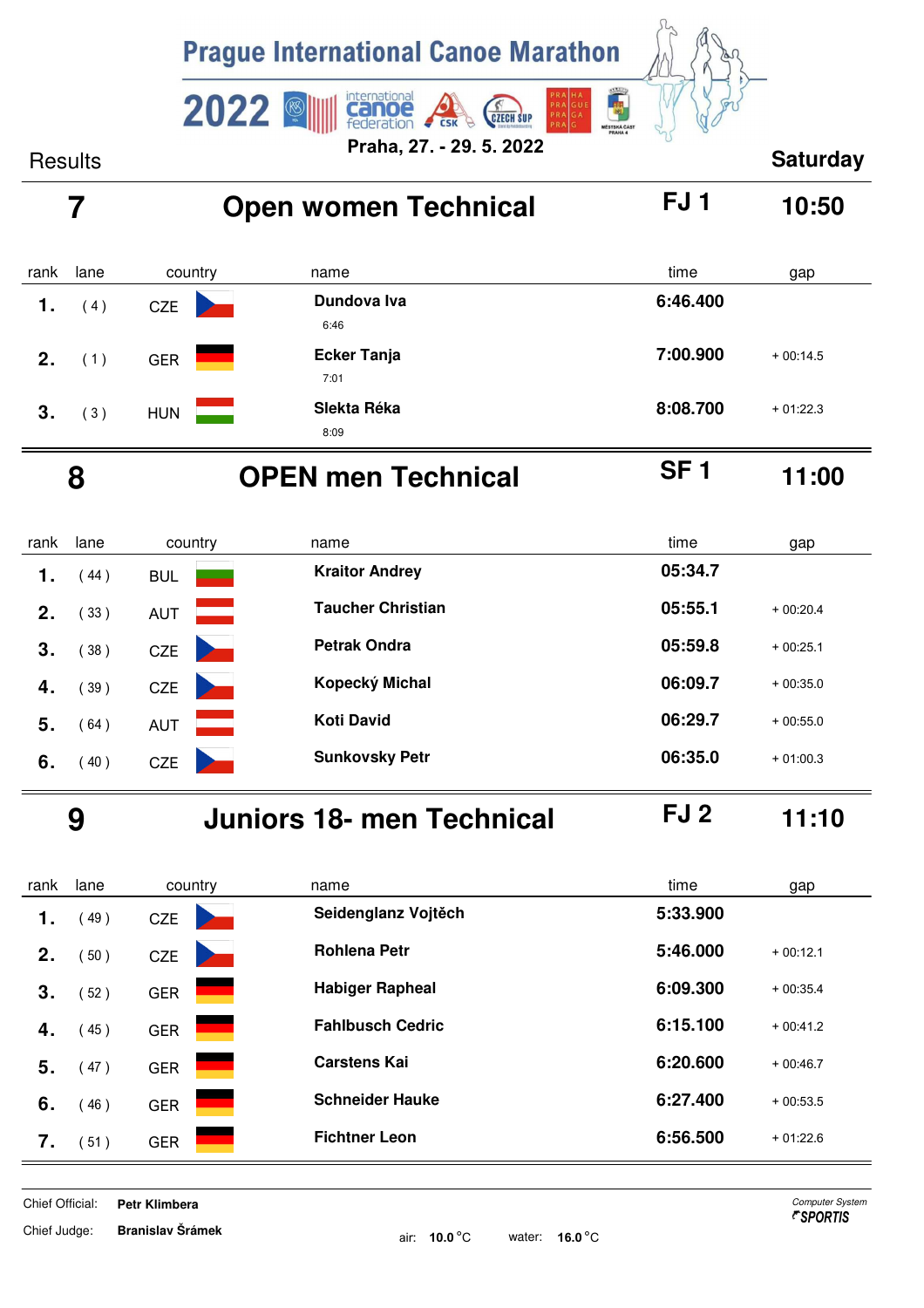|                | <b>Prague International Canoe Marathon</b> |            |                 |                                              |                                |                 |                 |
|----------------|--------------------------------------------|------------|-----------------|----------------------------------------------|--------------------------------|-----------------|-----------------|
|                |                                            |            | 2022            | international<br><b>GZECH SUP</b><br>eration | $\overline{1}$<br>GUE<br>PRAGA |                 |                 |
| <b>Results</b> |                                            |            |                 | Praha, 27. - 29. 5. 2022                     | MÉSTSKÁ ČÁST                   |                 | <b>Saturday</b> |
|                | 10                                         |            |                 | <b>Juniors 18- womenTechnical</b>            |                                | FJ 2            | 11:20           |
|                |                                            |            |                 |                                              |                                |                 |                 |
| rank           | lane                                       | country    |                 | name                                         |                                | time            | gap             |
| 1.             | (6)                                        | <b>GER</b> |                 | Langbein Skadi                               |                                | 06:39.7         |                 |
| 2.             | (9)                                        | <b>GER</b> |                 | Karst Josephina-Marie                        |                                | 07:06.4         | $+00:26.7$      |
| 3.             | (8)                                        | <b>CZE</b> |                 | Hyková Anna                                  |                                | 07:43.7         | $+01:04.0$      |
|                | 11                                         |            |                 | <b>Masters womenTechnical</b>                |                                | FJ <sub>2</sub> | 11:20           |
|                |                                            |            |                 |                                              |                                |                 |                 |
| rank           | lane                                       |            | country         | name<br><b>Eder-meyer Susanne</b>            | A                              | time<br>06:22.2 | gap             |
| 1.             | (11)                                       | <b>GER</b> |                 |                                              |                                |                 |                 |
| 2.             | (12)                                       | <b>GER</b> |                 | Kämmerer Andrea                              | A                              | 06:52.4         | $+00:30.2$      |
| 3.             | (13)                                       | <b>CZE</b> |                 | Dvořáková Michaela                           | A                              | 07:12.4         | $+00:50.2$      |
| 4.             | (14)                                       | <b>GBR</b> | <u>NZ</u><br>ZN | <b>Ridsdill Smith Anni</b>                   | B                              | 07:45.4         | $+01:23.2$      |
|                | 12                                         |            |                 | <b>Masters men Technical</b>                 |                                | FJ 2            | 11:30           |
| rank           | lane                                       |            | country         | name                                         |                                | time            | gap             |
| 1.             | (56)                                       | <b>GER</b> |                 | <b>Teichmann Martin</b>                      | Α                              | 5:33.800        |                 |
| 2.             | (65)                                       | <b>CZE</b> |                 | Koblasa David                                | Α                              | 5:48.500        | $+00:14.7$      |
| 3.             | (66)                                       | <b>CZE</b> |                 | <b>Klepac Roman</b>                          | Α                              | 5:58.400        | $+00:24.6$      |
|                |                                            |            |                 | <b>Sramek Jan</b>                            | Α                              | 6:05.200        | $+00:31.4$      |
| 4.             | (53)                                       | <b>CZE</b> |                 | <b>Brandtner Michal</b>                      | B                              | 6:10.400        |                 |
| 5.             | (60)                                       | <b>CZE</b> |                 |                                              |                                |                 | $+00:36.6$      |
| 6.             | (57)                                       | <b>GER</b> |                 | Kämmerer Andreas                             | $\sf B$                        | 6:14.500        | $+00:40.7$      |
| 7.             | (67)                                       | CZE        |                 | <b>Dlask Michal</b>                          | Α                              | 7:29.000        | $+01:55.2$      |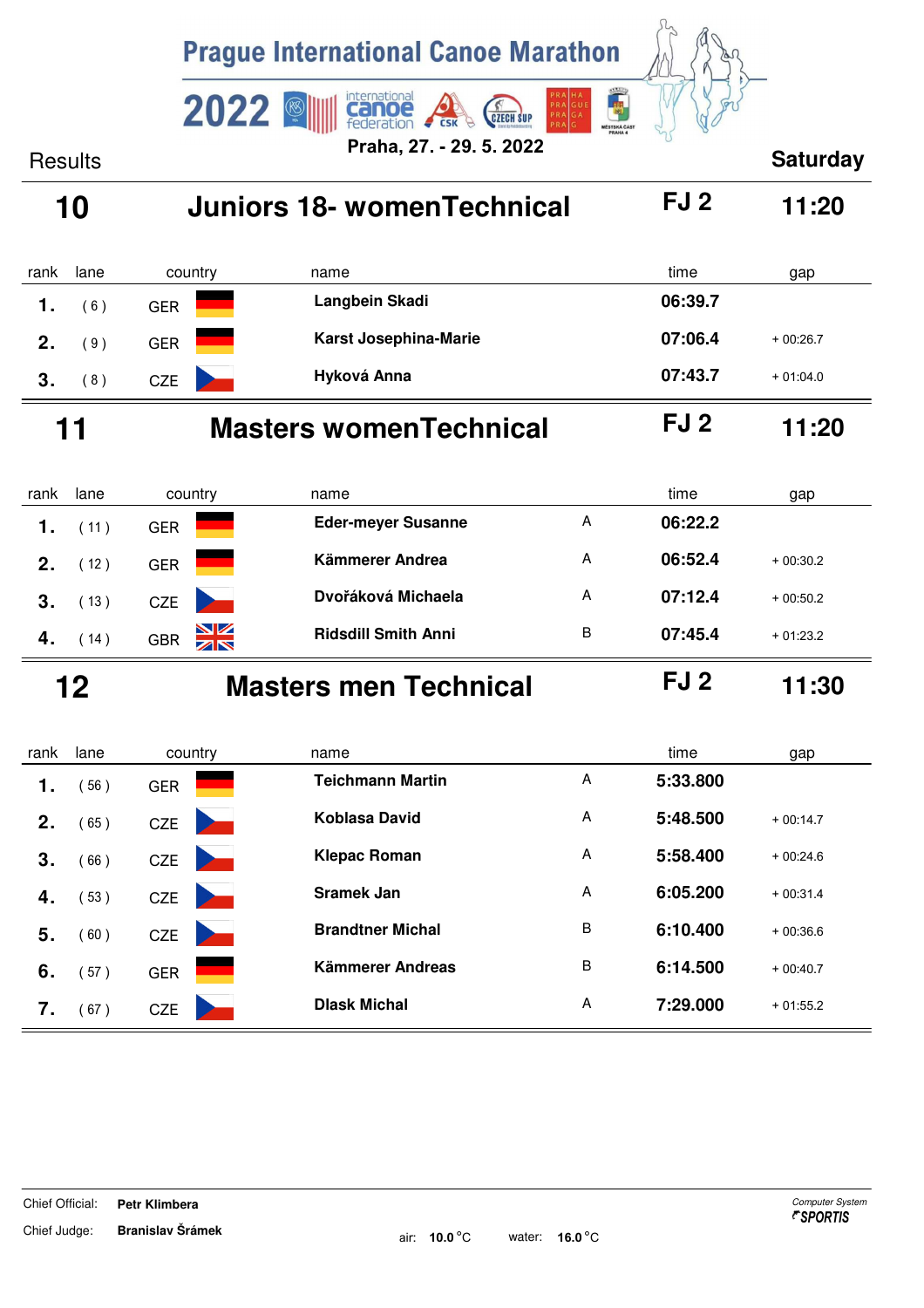|                |      | <b>Prague International Canoe Marathon</b> |                                                                                            |                               |                 |
|----------------|------|--------------------------------------------|--------------------------------------------------------------------------------------------|-------------------------------|-----------------|
|                |      | 2022                                       | international<br>PR/<br>PRAGUE<br>$\circledast$<br>PRAGA<br><b>CZECH SUP</b><br><b>CSK</b> | 高潮<br>MĚSTSKÁ ČÁST<br>PRAHA 4 |                 |
| <b>Results</b> |      |                                            | Praha, 27. - 29. 5. 2022                                                                   |                               | <b>Saturday</b> |
|                | 13   |                                            | <b>Open women Technical</b>                                                                | FJ <sub>2</sub>               | 11:40           |
| rank           | lane | country                                    | name                                                                                       | time                          | gap             |
| 1.             | (4)  | <b>CZE</b>                                 | Dundova Iva                                                                                | 6:10.500                      |                 |
| 2.             | (1)  | <b>GER</b>                                 | <b>Ecker Tanja</b>                                                                         | 6:11.100                      | $+00:00.6$      |
| 3.             | (3)  | <b>HUN</b>                                 | Slekta Réka                                                                                | 6:39.400                      | $+00:28.9$      |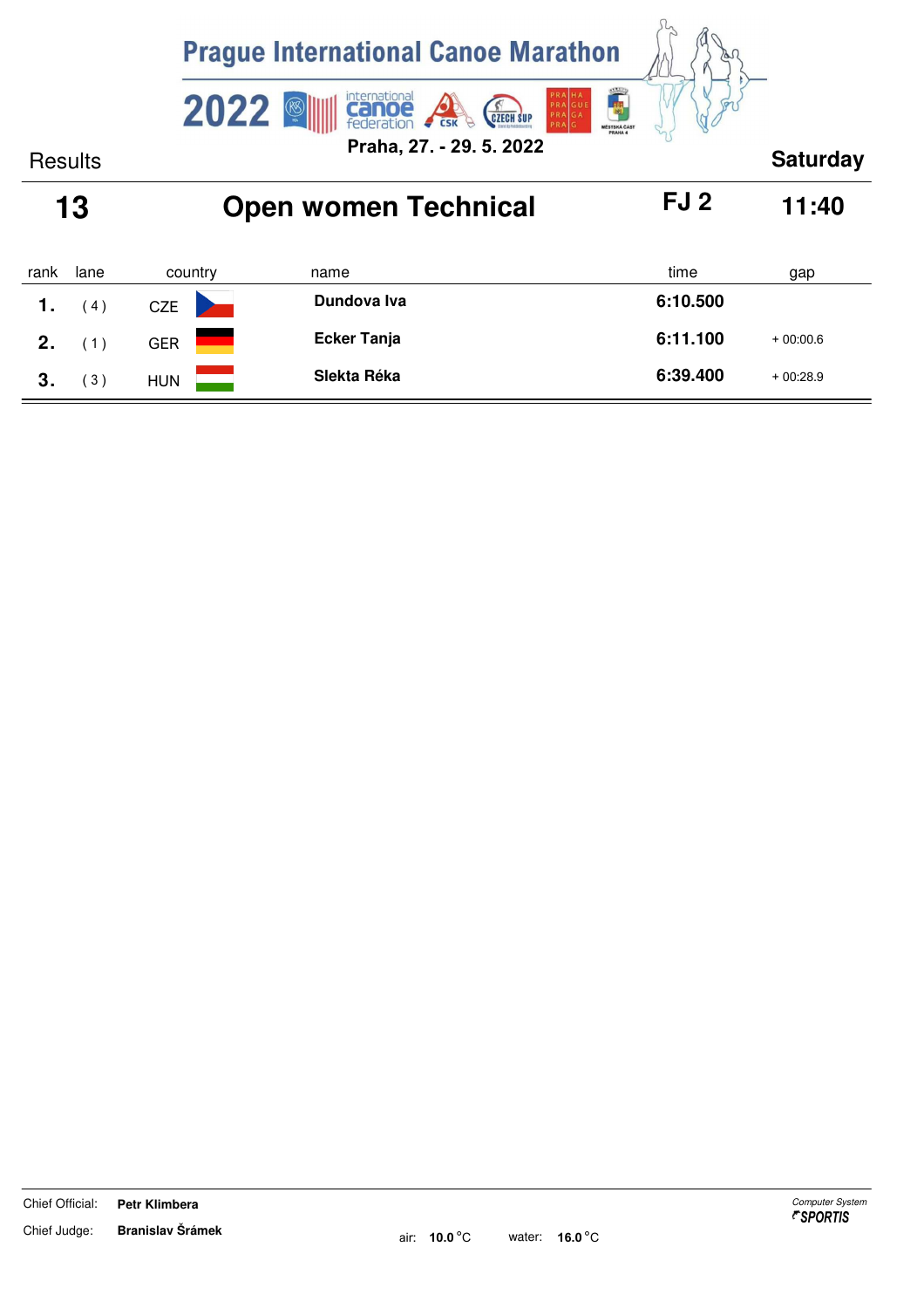![](_page_6_Picture_0.jpeg)

# **15 OPEN men Technical F A 12:00**

| rank | lane | country                      | name                     | time<br>gap            |
|------|------|------------------------------|--------------------------|------------------------|
| 1.   | (37) | <b>NED</b>                   | <b>Freens Donato</b>     | 5:11.400               |
| 2.   | 36)  | <b>GER</b>                   | Normen Weber             | 5:20.000<br>$+00:08.6$ |
| 3.   | (44) | <b>BUL</b>                   | <b>Kraitor Andrey</b>    | 5:29.600<br>$+00:18.2$ |
| 4.   | (33) | <b>AUT</b>                   | <b>Taucher Christian</b> | 5:36.100<br>$+00:24.7$ |
| 5.   | (38) | CZE                          | <b>Petrak Ondra</b>      | 5:47.100<br>$+00:35.7$ |
| 6.   | (34) | <b>UKR</b>                   | <b>Mokhniuk Damodara</b> | 5:49.600<br>$+00:38.2$ |
| 7.   | (39) | <b>CZE</b>                   | Kopecký Michal           | 6:06.500<br>$+00:55.1$ |
| 8.   | (64) | <b>AUT</b>                   | <b>Koti David</b>        | 6:27.800<br>$+01:16.4$ |
| 9.   | (40) | <b>CZE</b><br><b>Service</b> | <b>Sunkovsky Petr</b>    | 6:54.800<br>$+01:43.4$ |
| 10.  | (42) | <b>CZE</b>                   | Peška Samuel             | 9:02.800<br>$+03:51.4$ |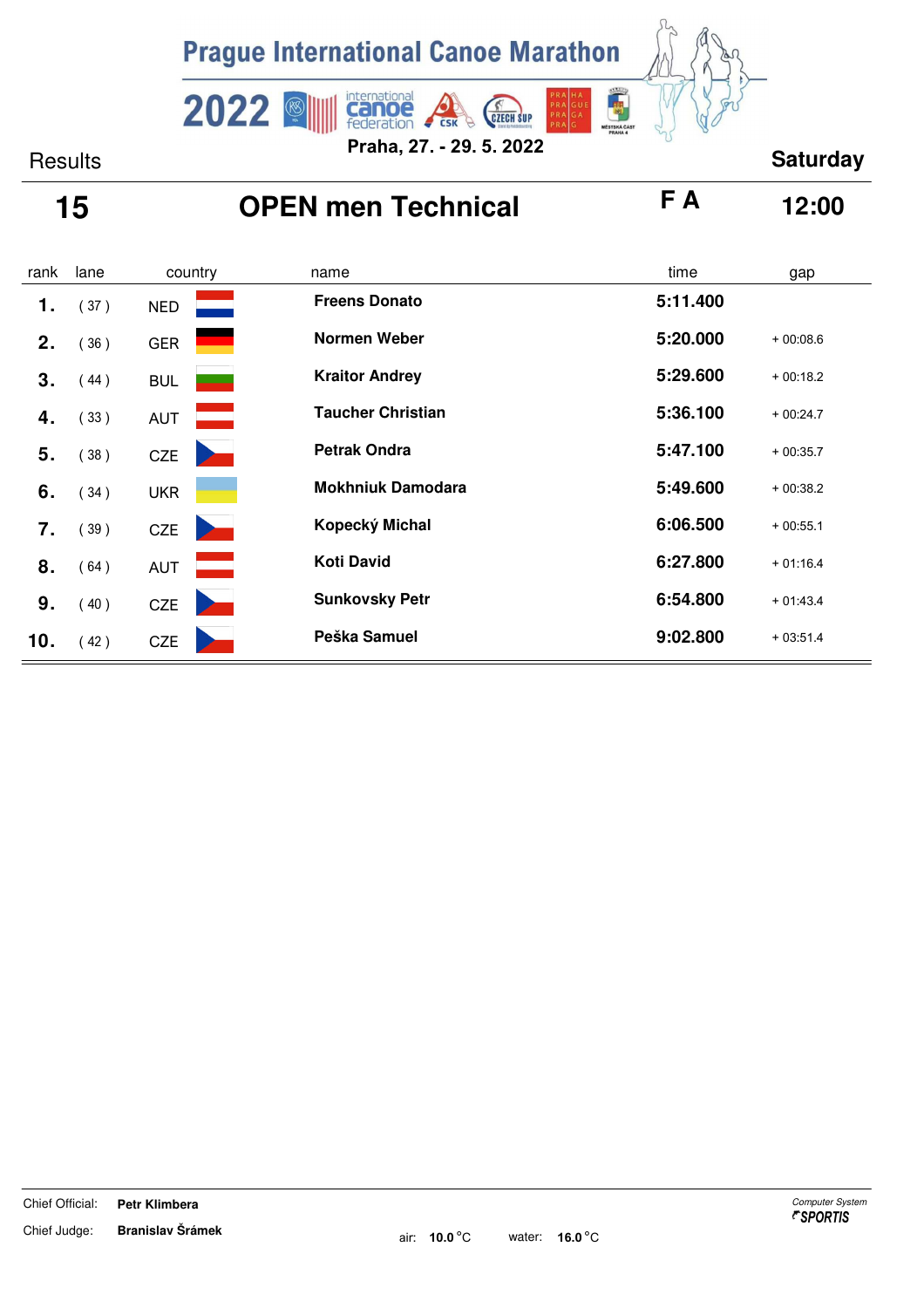![](_page_7_Picture_0.jpeg)

# **16 Open men Long F A 17:10**

| rank | lane | country    | name                     | time<br>gap             |
|------|------|------------|--------------------------|-------------------------|
| 1.   | (37) | <b>NED</b> | <b>Freens Donato</b>     | 1:12:02.4               |
| 2.   | (36) | <b>GER</b> | <b>Normen Weber</b>      | 1:13:56.5<br>$+01:54.1$ |
| 3.   | (41) | <b>GER</b> | <b>Peter Weidert</b>     | 1:13:57.9<br>$+01:55.5$ |
| 4.   | (33) | <b>AUT</b> | <b>Taucher Christian</b> | 1:17:50.5<br>$+05:48.1$ |
| 5.   | (39) | <b>CZE</b> | Kopecký Michal           | 1:19:52.2<br>$+07:49.8$ |
| 6.   | (34) | <b>UKR</b> | <b>Mokhniuk Damodara</b> | 1:20:57.6<br>$+08:55.2$ |
| 7.   | (40) | <b>CZE</b> | <b>Sunkovsky Petr</b>    | 1:31:29.8<br>$+19:27.4$ |
|      | (38) | <b>CZE</b> | <b>Petrak Ondra</b>      | <b>DNF</b>              |

 **17 Juniors 18- men Long F A 17:10**

| 57:10.8<br>Seidenglanz Vojtěch<br>49)<br>1.<br><b>CZE</b><br>58:32.2<br><b>Rohlena Petr</b><br>$+01:21.4$<br>2.<br>50)<br><b>CZE</b><br>1:05:30.8<br><b>Habiger Rapheal</b><br>$+08:20.0$<br>3.<br>(52)<br><b>GER</b><br>1:06:47.2<br><b>Schneider Hauke</b><br>$+09:36.4$<br>46)<br>4.<br><b>GER</b><br><b>Fahlbusch Cedric</b><br>1:09:24.8<br>$+12:14.0$<br>5.<br>45)<br><b>GER</b><br>1:10:12.9<br><b>Carstens Kai</b><br>$+13:02.1$<br>6.<br>47)<br><b>GER</b><br>1:12:01.6<br><b>Fichtner Leon</b><br>$+14:50.8$<br>7.<br><b>GER</b><br>51) | rank | lane | country | name | time<br>gap |  |
|---------------------------------------------------------------------------------------------------------------------------------------------------------------------------------------------------------------------------------------------------------------------------------------------------------------------------------------------------------------------------------------------------------------------------------------------------------------------------------------------------------------------------------------------------|------|------|---------|------|-------------|--|
|                                                                                                                                                                                                                                                                                                                                                                                                                                                                                                                                                   |      |      |         |      |             |  |
|                                                                                                                                                                                                                                                                                                                                                                                                                                                                                                                                                   |      |      |         |      |             |  |
|                                                                                                                                                                                                                                                                                                                                                                                                                                                                                                                                                   |      |      |         |      |             |  |
|                                                                                                                                                                                                                                                                                                                                                                                                                                                                                                                                                   |      |      |         |      |             |  |
|                                                                                                                                                                                                                                                                                                                                                                                                                                                                                                                                                   |      |      |         |      |             |  |
|                                                                                                                                                                                                                                                                                                                                                                                                                                                                                                                                                   |      |      |         |      |             |  |
|                                                                                                                                                                                                                                                                                                                                                                                                                                                                                                                                                   |      |      |         |      |             |  |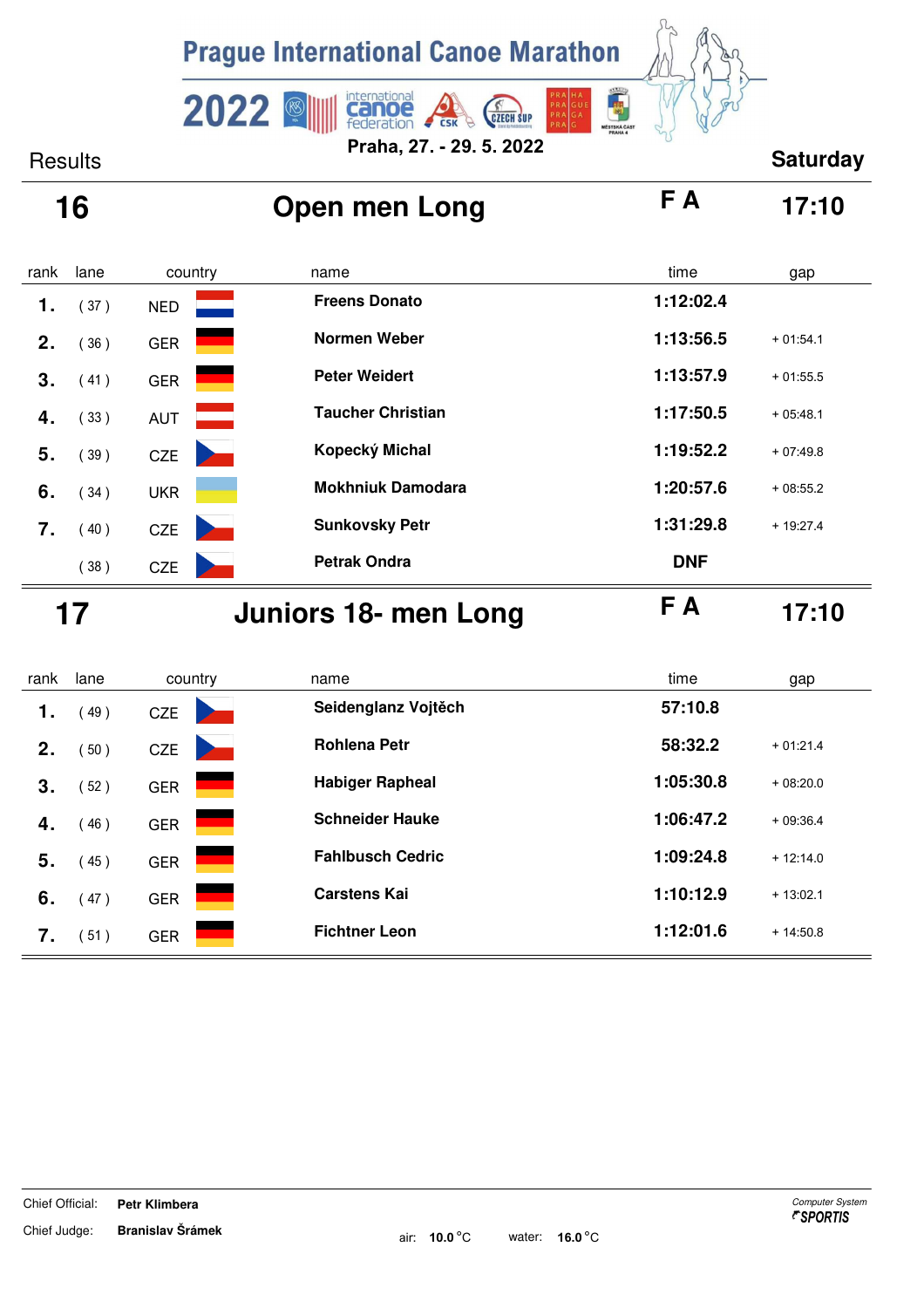![](_page_8_Picture_0.jpeg)

# **18 Masters men Long F A 17:10**

| rank | lane | country                                                  | name                    |         | time      | gap        |
|------|------|----------------------------------------------------------|-------------------------|---------|-----------|------------|
| 1.   | (56) | <b>GER</b>                                               | <b>Teichmann Martin</b> | A       | 1:16:19.0 |            |
| 2.   | (69) | <b>GER</b>                                               | <b>Straubel Thomas</b>  | $\sf B$ | 1:19:12.4 | $+02:53.4$ |
| 3.   | (53) | <b>CZE</b><br><b>Service</b>                             | <b>Sramek Jan</b>       | A       | 1:19:40.4 | $+03:21.4$ |
| 4.   | (65) | <b>CZE</b><br><b>Contract Contract Contract Contract</b> | <b>Koblasa David</b>    | A       | 1:19:47.4 | $+03:28.4$ |
| 5.   | (55) | $\geq$<br><b>RSA</b>                                     | <b>Mountain Gareth</b>  | A       | 1:20:00.4 | $+03:41.4$ |
| 6.   | (57) | <b>GER</b>                                               | Kämmerer Andreas        | $\sf B$ | 1:20:28.0 | $+04:09.0$ |
| 7.   | (60) | <b>CZE</b>                                               | <b>Brandtner Michal</b> | B       | 1:24:17.3 | $+07:58.3$ |
| 8.   | (68) | <b>CZE</b><br><b>Service</b>                             | Panenka Ondřej          | A       | 1:25:58.7 | $+09:39.7$ |
| 9.   | (59) | <b>FRA</b>                                               | <b>Hourdeau Vincent</b> | $\sf B$ | 1:27:26.1 | $+11:07.1$ |
| 10.  | (67) | <b>CZE</b>                                               | <b>Dlask Michal</b>     | A       | 1:29:03.0 | $+12:44.0$ |